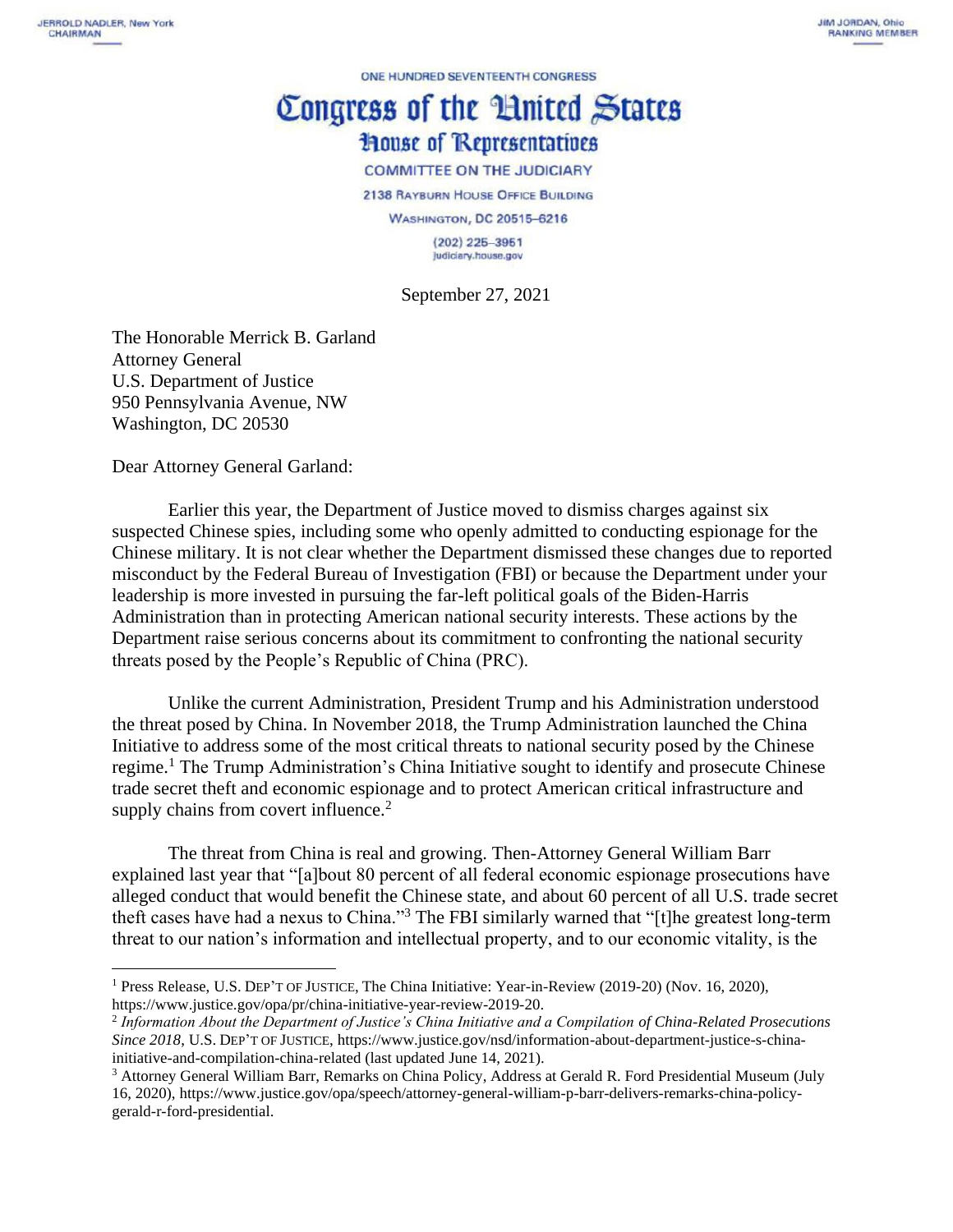The Honorable Merrick B. Garland September 27, 2021 Page 2

counterintelligence and economic espionage threat from China."<sup>4</sup> In particular, the serious threat posed by "non-traditional collectors"—such as academic researchers—is well-documented.<sup>5</sup> In August 2021, former Director of the U.S. National Counterintelligence and Security Center William Evanina testified that "China utilizes non-traditional collectors to conduct a plurality of their nefarious efforts here in the U.S. due to their successful ability to hide in plain sight," describing these non-traditional collectors as "shrouded in legitimate work and research."<sup>6</sup>

In July 2021, the Department filed motions to dismiss charges against six Chinese researchers who allegedly lied about and concealed their affiliations with the Chinese Communist Party (CCP) and the Chinese People's Liberation Army (PLA).<sup>7</sup> One of these researchers lied about holding a rank in the PLA and acknowledged to U.S. officials that he "had been instructed by his supervisor, the director of his military university lab in the PRC, to observe the layout of the UCSF [University of California San Francisco] lab and bring back information on how to replicate it in China."<sup>8</sup> Another spy reportedly attempted to destroy evidence of her PLA affiliations, including an image of her PLA credentials, a photo of her in military uniform, and her true resume.<sup>9</sup> In another case, a "researcher" with PLA connections hid out in the Chinese consulate in San Francisco after being interviewed by investigators, prompting officials to accuse the Chinese government of harboring a known fugitive.<sup>10</sup>

The Department justified dismissing these Chinese espionage cases, claiming that "[r]ecent developments in a handful of cases involving defendants with alleged, undisclosed ties to the People's Liberation Army of the People's Republic of China have prompted the

<sup>4</sup> FBI Director Christopher Wray, The Threat Posed by the Chinese Government and the Chinese Communist Party to the Economic and National Security of the United States, Address at the Hudson Institute, (July 7, 2020), https://www.fbi.gov/news/speeches/the-threat-posed-by-the-chinese-government-and-the-chinese-communist-partyto-the-economic-and-national-security-of-the-united-states.

<sup>5</sup> *See* FBI Director Christopher Wray, Responding Effectively to the Chinese Economic Espionage Threat, Address at Department of Justice China Initiative Conference, Center for Strategic and International Studies (Feb. 6, 2020), https://www.fbi.gov/news/speeches/responding-effectively-to-the-chinese-economic-espionage-threat ("[T]he Chinese government doesn't play by the same rules of academic integrity and freedom that the U.S. does. . . . We know that through their 'Thousand Talents Plan' and similar programs, they try to entice scientists at our universities to bring their knowledge to China—even if that means stealing proprietary information or violating export controls or conflict-of-interest policies to do so."); *see also* Press Release, U.S. DEP'T OF JUSTICE, The China Initiative: Year-in-Review (2019-20) (Nov. 16, 2020), https://www.justice.gov/opa/pr/china-initiative-year-review-2019-20 ("At the outset, the Department identified academia as one of our most vulnerable sectors, because its traditions of openness, and the importance of international exchanges to the free flow of ideas, leave it vulnerable to PRC exploitation.").

<sup>6</sup> *Beijing's Long Arm: Threats to U.S. National Security: Hearing Before the S. Select Comm. on Intelligence*, 117th Cong. (Aug. 4, 2021) (testimony of William Evanina,, former Director of the U.S. National Counterintelligence and Security Center), https://www.intelligence.senate.gov/sites/default/files/documents/os-bevanina-080421.pdf. <sup>7</sup> George P. Varghese, Benjamin Conery, Hyun-Soo Lim, Christina Luo, *DOJ's "China Initiative" Falters*,

WILMERHALE (Aug. 5, 2021), https://www.wilmerhale.com/en/insights/client-alerts/20210805-dojs-china-initiativefalters.

<sup>8</sup> Press Release, U.S. DEP'T OF JUSTICE, Researchers Charged with Visa Fraud After Lying About Their Work for China's People's Liberation Army (July 23, 2020), https://www.justice.gov/opa/pr/researchers-charged-visa-fraudafter-lying-about-their-work-china-s-people-s-liberation-army.

<sup>9</sup> *Id*. <sup>10</sup> *Id*.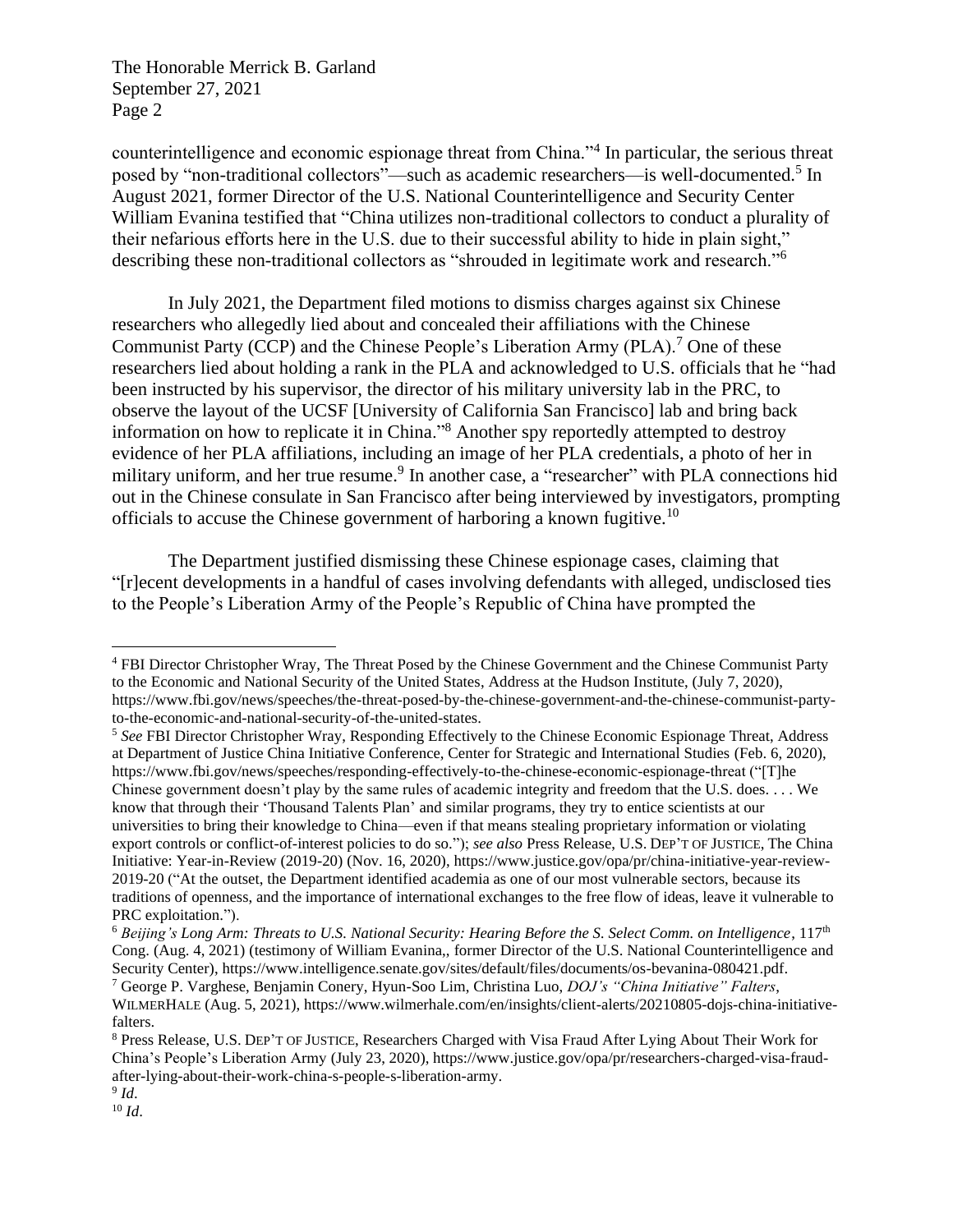The Honorable Merrick B. Garland September 27, 2021 Page 3

department to re-evaluate these prosecutions."<sup>11</sup> The Department said that dismissing the cases was "in the interest of justice."<sup>12</sup> However, other reports suggest the Department dismissed the cases for other reasons, including the FBI supposedly failing to Mirandize and FBI questions about the value of bringing these cases.<sup>13</sup> Others suggest that the timing of the dismissals—mere days before the Deputy Secretary of the State Wendy Sherman's first trip to China—is dubious.<sup>14</sup>

Especially at a time when President Biden's disastrous foreign policy in Afghanistan has alienated allies and alarmed Americans, our country cannot afford the threat to the United States posed by Chinese espionage. We have sought information about the dismissals, but the Department's Office of Legislative Affairs has stonewalled our requests, citing a reluctance to discuss "prosecutorial decisions."<sup>15</sup> These dismissals—including the allegations of misconduct that may have contributed to the decisions—go well beyond mere "prosecutorial decisions." They include potential misconduct and broader Administration policy matters that demand robust congressional oversight. The Department cannot avoid these serious questions.

In light of the Department's sudden reversal on these cases, a lack of details behind those reversals, and to better understand the Department's overall efforts to address the pervasive threats posed by the CCP to U.S. national and economic security, we respectfully request the following information:

- 1. Please explain why it is "in the interest of justice" to drop the charges against the six alleged Chinese spies.
- 2. Please explain the "recent developments" that led to the charges being dropped and whether the Deputy Secretary of State's July 2021 trip to China was a factor in the decision.
- 3. Please explain whether the Justice Department supports the Trump Administration's China Initiative and whether it has any plans to reform, prioritize, or reinforce its duties and responsibilities.
- 4. Please explain whether the Justice Department believes the DS-160 or any other immigration benefit application or petition filed by these individuals needs clarification with regards to an individual's connections to a foreign military like the PLA. If so, what individual changes need to be made to each application or petition?

<sup>11</sup> Katie Benner, *U.S. Moves to Drop Cases Against Chinese Researchers Accused of Hiding Military Ties*, N.Y. TIMES (July 26, 2021), https://www.nytimes.com/2021/07/24/us/politics/chinese-researchers-justice-dept.html. <sup>12</sup> *Id*.

<sup>13</sup> *Id*.; Aruna Viswanatha, *U.S. Drops Visa Fraud Cases Against Five Chinese Researchers*, WALL STREET JOURNAL (July 23, 2021), https://www.wsj.com/articles/u-s-drops-visa-fraud-cases-against-5-chinese-researchers-11627074870.

<sup>14</sup> *See* K. Lloyd Billingsley, *DOJ Dropping Case Against Chinese Researcher Will Encourage Spying*, THE INDEPENDENT INSTITUTE (July 29, 2021), https://www.independent.org/news/article.asp?id=13692.

<sup>&</sup>lt;sup>15</sup> Emails between U.S. House Comm. on the Judiciary staff and U.S. Dep't of Justice Office of Legislative Affairs staff (Aug. 2021) (on file with Committee staff).